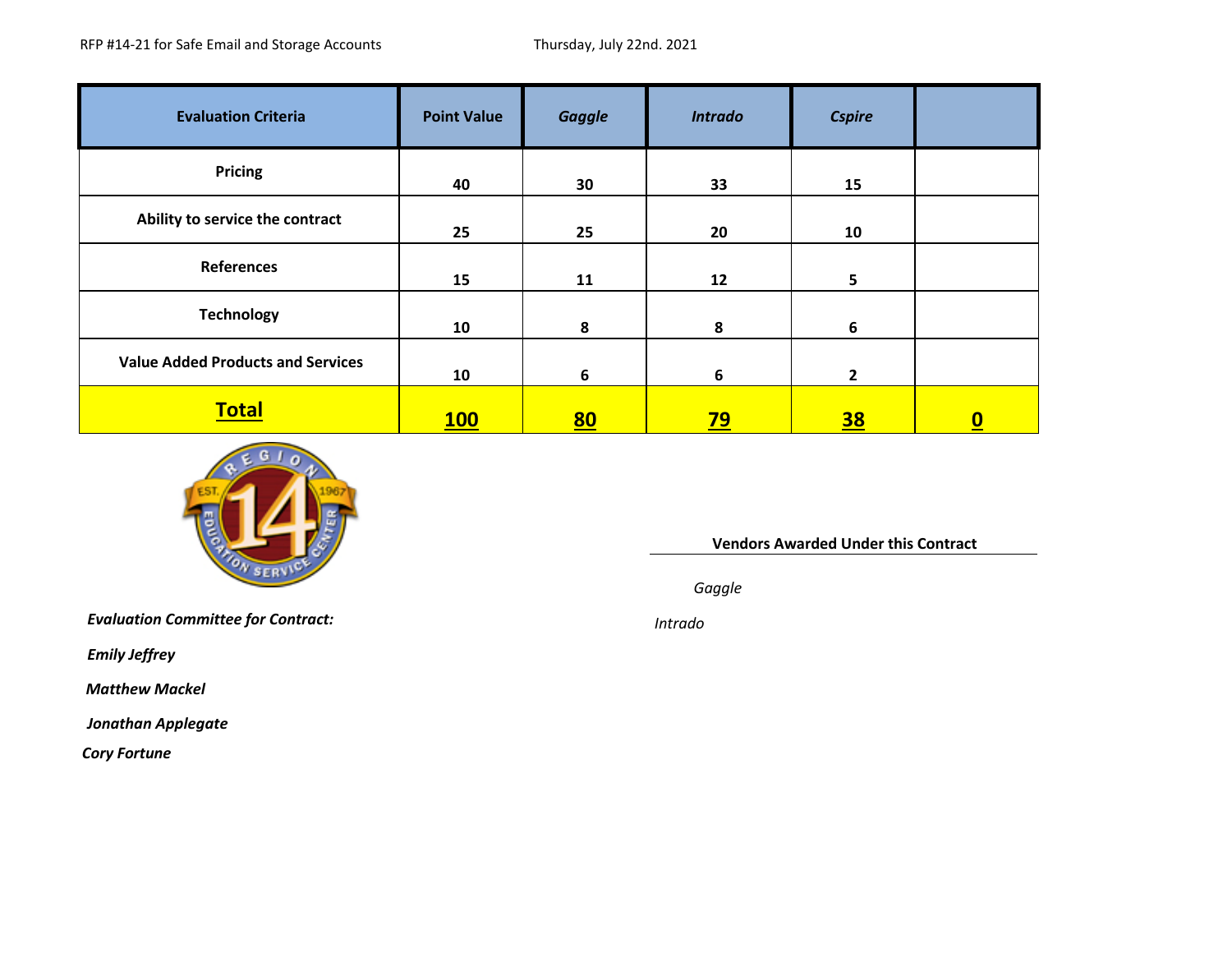

## **14-21 - Request for Proposal (RFP) for Safe Email and Storage Accounts**

## **Project Overview**

| <b>Project Details</b> |                                                                 |
|------------------------|-----------------------------------------------------------------|
| <b>Reference ID</b>    | $14 - 21$                                                       |
| <b>Project Name</b>    | Request for Proposal (RFP) for Safe E-mail and Storage Accounts |
| <b>Project Type</b>    | <b>RFP</b>                                                      |
| <b>Department</b>      | Purchasing                                                      |
| <b>Open Date</b>       | Jun 08, 2021 5:00 AM CDT                                        |
| <b>Close Date</b>      | Jul 22, 2021 2:00 PM CDT                                        |

## **Seal status**

| <b>Requested Information</b> | Unsealed on              | <b>Unsealed by</b> |
|------------------------------|--------------------------|--------------------|
| Proposal                     | Jul 22, 2021 2:15 PM CDT | Jonathan Applegate |
| Pricing                      | Jul 22, 2021 2:15 PM CDT | Jonathan Applegate |